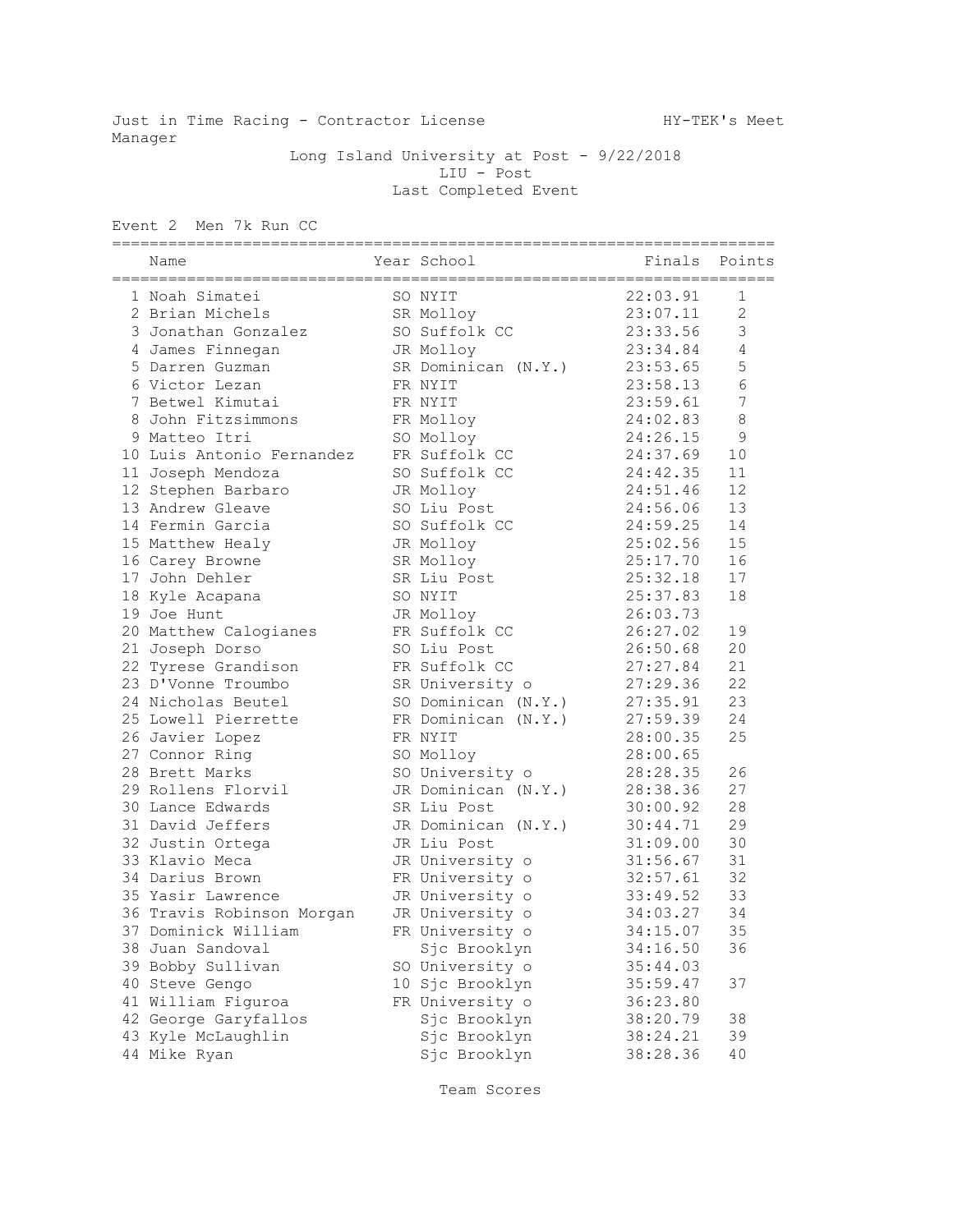| $*9$ | Rank Team                  | Total 1 2 3 |                 |    |                 | $\overline{4}$ | $5 -$ | $*6$ | $*7$ | $*8$ |
|------|----------------------------|-------------|-----------------|----|-----------------|----------------|-------|------|------|------|
|      |                            |             |                 |    |                 |                |       |      |      |      |
|      | 1 Molloy                   | 35          | 2               | 4  | 8               | 9              | 12    | 15   | 16   |      |
|      | Total Time: 2:00:02.39     |             |                 |    |                 |                |       |      |      |      |
|      | Average: 24:00.48          |             |                 |    |                 |                |       |      |      |      |
|      | 2 NYIT                     | 57          | $\mathbf{1}$    | 6  | $7\phantom{.0}$ | 18             | 25    |      |      |      |
|      | Total Time: 2:03:39.83     |             |                 |    |                 |                |       |      |      |      |
|      | 24:43.97<br>Average:       |             |                 |    |                 |                |       |      |      |      |
|      | 3 Suffolk CC               | 57          | $\mathcal{E}$   | 10 | 11              | 14             | 19    | 21   |      |      |
|      | Total Time:<br>2:04:19.87  |             |                 |    |                 |                |       |      |      |      |
|      | 24:51.98<br>Average:       |             |                 |    |                 |                |       |      |      |      |
|      | 4 Dominican (N.Y.)         | 108         | 5               | 23 | 24              | 27             | 29    |      |      |      |
|      | Total Time: 2:18:52.02     |             |                 |    |                 |                |       |      |      |      |
|      | 27:46.41<br>Average:       |             |                 |    |                 |                |       |      |      |      |
|      | 5 Liu Post                 | 108         | 13 <sup>°</sup> | 17 | 20              | 28             | 30    |      |      |      |
|      | Total Time: 2:18:28.84     |             |                 |    |                 |                |       |      |      |      |
|      | Average: 27:41.77          |             |                 |    |                 |                |       |      |      |      |
|      | 6 University of Bridgeport | 144         | 22              | 26 | 31              | 32             | 33    | 34   | 35   |      |
|      | Total Time: 2:34:41.51     |             |                 |    |                 |                |       |      |      |      |
|      | 30:56.31<br>Average:       |             |                 |    |                 |                |       |      |      |      |
|      | 7 SJC Brooklyn             | 190         | 36              | 37 | 38              | 39             | 40    |      |      |      |
|      | 3:05:29.33<br>Total Time:  |             |                 |    |                 |                |       |      |      |      |
|      | 37:05.87<br>Average:       |             |                 |    |                 |                |       |      |      |      |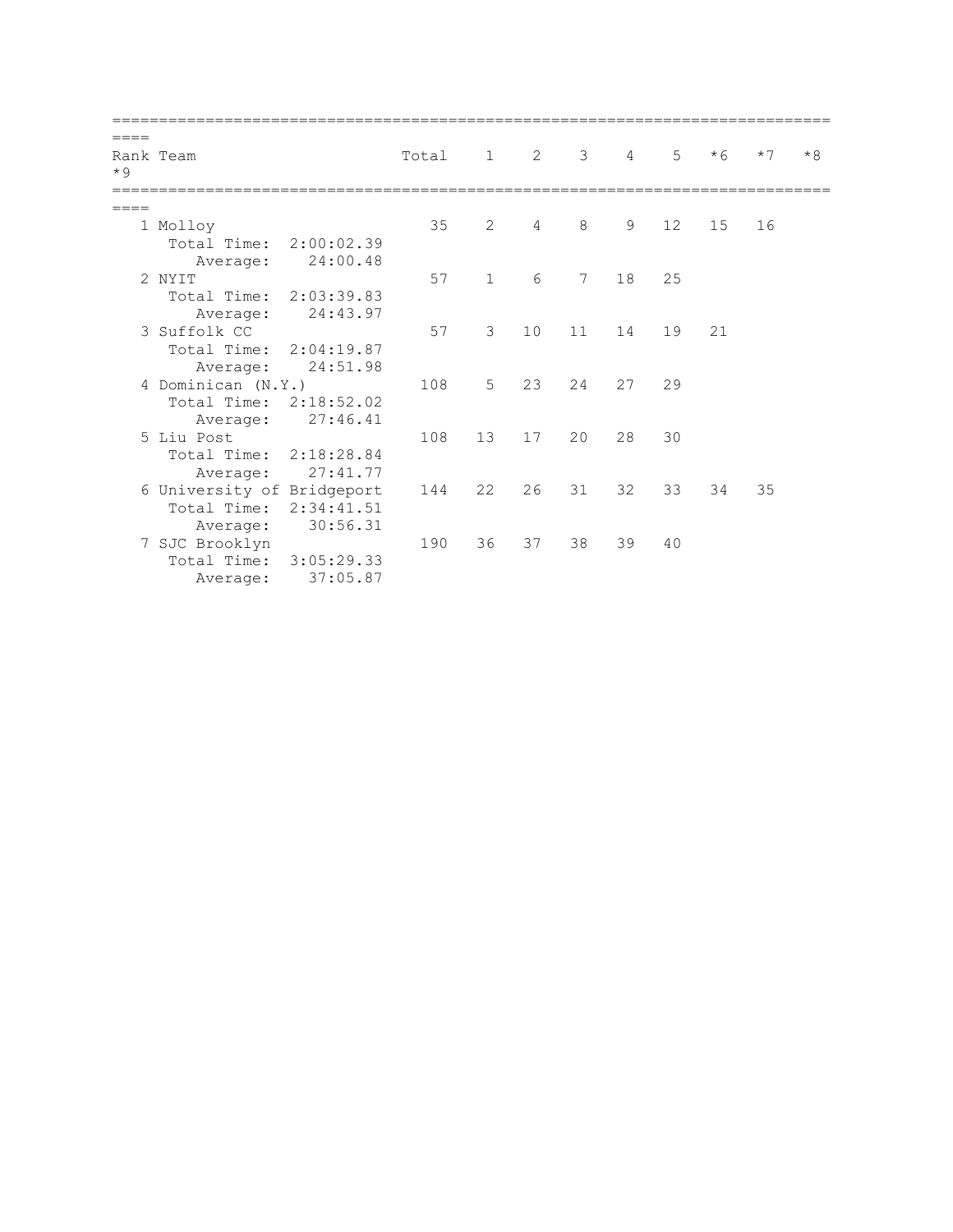Just in Time Racing - Contractor License MY-TEK's Meet Manager

Long Island University at Post - 9/22/2018 LIU - Post Last Completed Event

Event 1 Women 3500 Meter Run CC

|        | Name                                                                                                                                                                                                                                               |           |             | Year School Finals Points                            |                                  |          |                  |      |
|--------|----------------------------------------------------------------------------------------------------------------------------------------------------------------------------------------------------------------------------------------------------|-----------|-------------|------------------------------------------------------|----------------------------------|----------|------------------|------|
|        | 1 irene Chepleting TR NYIT                                                                                                                                                                                                                         |           |             |                                                      |                                  | 14:12.76 | 1                |      |
|        | 2 Monicah Cheruiyot SO NYIT                                                                                                                                                                                                                        |           |             |                                                      | 14:13.58                         |          | $\mathbf{2}$     |      |
|        | 3 Margaret McKeever FR Liu Post 14:29.96                                                                                                                                                                                                           |           |             |                                                      |                                  |          | $\mathcal{S}$    |      |
|        |                                                                                                                                                                                                                                                    |           |             |                                                      |                                  |          | $\sqrt{4}$       |      |
|        |                                                                                                                                                                                                                                                    |           |             |                                                      |                                  |          | 5                |      |
|        |                                                                                                                                                                                                                                                    |           |             |                                                      |                                  |          | $\sqrt{6}$       |      |
|        | 4 Emily Martino JR Molloy 14:35.54<br>5 Alexandria Okon JR Liu Post 14:40.39<br>6 Anita Mikowski FR Liu Post 14:40.39<br>7 Andrea Nardone SO Dominican (N.Y.) 14:44.89<br>8 Kathryn Elnick SR Liu Post 15:14.56                                    |           |             |                                                      |                                  |          | $\boldsymbol{7}$ |      |
|        |                                                                                                                                                                                                                                                    |           |             |                                                      |                                  |          | 8                |      |
|        | 9 Kaitlynn Connor JR Dominican (N.Y.) 15:15.00                                                                                                                                                                                                     |           |             |                                                      |                                  |          | 9                |      |
|        | 10 Allaura Dashnaw FR Suffolk CC                                                                                                                                                                                                                   |           |             |                                                      | 15:17.34                         |          | 10               |      |
|        | 11 Taylor McClay<br>FR Suffolk CC 15:32.35                                                                                                                                                                                                         |           |             |                                                      |                                  |          | 11               |      |
|        | 12 Madison Dubose FR Liu Post 15:33.09                                                                                                                                                                                                             |           |             |                                                      |                                  |          | 12               |      |
|        |                                                                                                                                                                                                                                                    |           |             |                                                      | 15:37.93                         |          | 13               |      |
|        |                                                                                                                                                                                                                                                    |           |             |                                                      |                                  |          | 14               |      |
|        |                                                                                                                                                                                                                                                    |           |             |                                                      | 15:43.21<br>15:46.46<br>15:51.30 |          | 15               |      |
|        |                                                                                                                                                                                                                                                    |           |             |                                                      |                                  |          | 16               |      |
|        | 17 Maria Molnar                                                                                                                                                                                                                                    |           |             |                                                      | 15:51.59                         |          | 17               |      |
|        | 18 Gabriella Martins SR Molloy                                                                                                                                                                                                                     |           |             |                                                      | 16:02.37                         |          | 18               |      |
|        | 19 Brittany Jenkofsky SO Liu Post                                                                                                                                                                                                                  |           |             |                                                      | 16:39.51                         |          | 19               |      |
|        | 20 Tara Donahue<br>FR NYIT                                                                                                                                                                                                                         |           |             |                                                      | 16:41.45                         |          | 20               |      |
|        |                                                                                                                                                                                                                                                    |           |             |                                                      |                                  |          | 21               |      |
|        | 21 Kayla Torres<br>22 Jennifer Heller<br>23 Brigid Nugent<br>23 Brigid Nugent<br>24 Anne McCormack<br>25 Stavroula Kanellopoulos<br>25 Stavroula Kanellopoulos<br>25 Stavroula Kanellopoulos<br>27 NYIT<br>27 28 Stavroula Kanellopoulos<br>27 NYI |           |             |                                                      |                                  |          | 22               |      |
|        |                                                                                                                                                                                                                                                    |           |             |                                                      |                                  |          | 23               |      |
|        |                                                                                                                                                                                                                                                    |           |             |                                                      |                                  |          | 24               |      |
|        |                                                                                                                                                                                                                                                    |           |             |                                                      |                                  |          | 25               |      |
|        | 26 Marissa Murphy TR Dominican (N.Y.) 17:46.38                                                                                                                                                                                                     |           |             |                                                      |                                  |          | 26               |      |
|        | 27 Olivia Hill                                                                                                                                                                                                                                     |           |             | FR Suffolk CC                                        |                                  | 17:46.85 | 27               |      |
|        | 28 Julia Schaefer FR Suffolk CC                                                                                                                                                                                                                    |           |             |                                                      |                                  | 17:57.70 | 28               |      |
|        | 29 Andrea Terranova SR University o                                                                                                                                                                                                                |           |             |                                                      |                                  | 18:13.60 | 29               |      |
|        | 30 Kailee Vaseghi KR Molloy                                                                                                                                                                                                                        |           |             |                                                      |                                  | 18:14.01 | 30               |      |
|        | 31 Diana Monaco                                                                                                                                                                                                                                    | SR Molloy |             |                                                      |                                  | 18:14.59 | 31               |      |
|        | 32 Desiree Joseph-Jarvis FR Dominican (N.Y.)                                                                                                                                                                                                       |           |             |                                                      |                                  | 19:24.26 | 32               |      |
|        | 33 Heidi Abrahamsen                                                                                                                                                                                                                                | JR NYIT   |             |                                                      |                                  | 20:28.34 | 33               |      |
|        | 34 Sofia Ermeidou                                                                                                                                                                                                                                  |           |             |                                                      |                                  |          | 34               |      |
|        | 35 Morgen Caution                                                                                                                                                                                                                                  |           |             | SR University o 23:02.64<br>SR University o 23:03.36 |                                  |          | 35               |      |
|        | 36 Sasha Coombs                                                                                                                                                                                                                                    |           |             | SR University $\circ$ 23:49.45                       |                                  |          | 36               |      |
|        | 37 Carina Mitchell                                                                                                                                                                                                                                 |           |             | JR University o                                      |                                  | 24:05.20 | 37               |      |
|        |                                                                                                                                                                                                                                                    |           | Team Scores |                                                      |                                  |          |                  |      |
| $====$ |                                                                                                                                                                                                                                                    |           |             |                                                      |                                  |          |                  |      |
| $*9$   | Rank Team                                                                                                                                                                                                                                          |           |             | Total 1 2 3 4 5 $*6$ $*7$                            |                                  |          |                  | $*8$ |
| $====$ |                                                                                                                                                                                                                                                    |           |             |                                                      |                                  |          |                  |      |